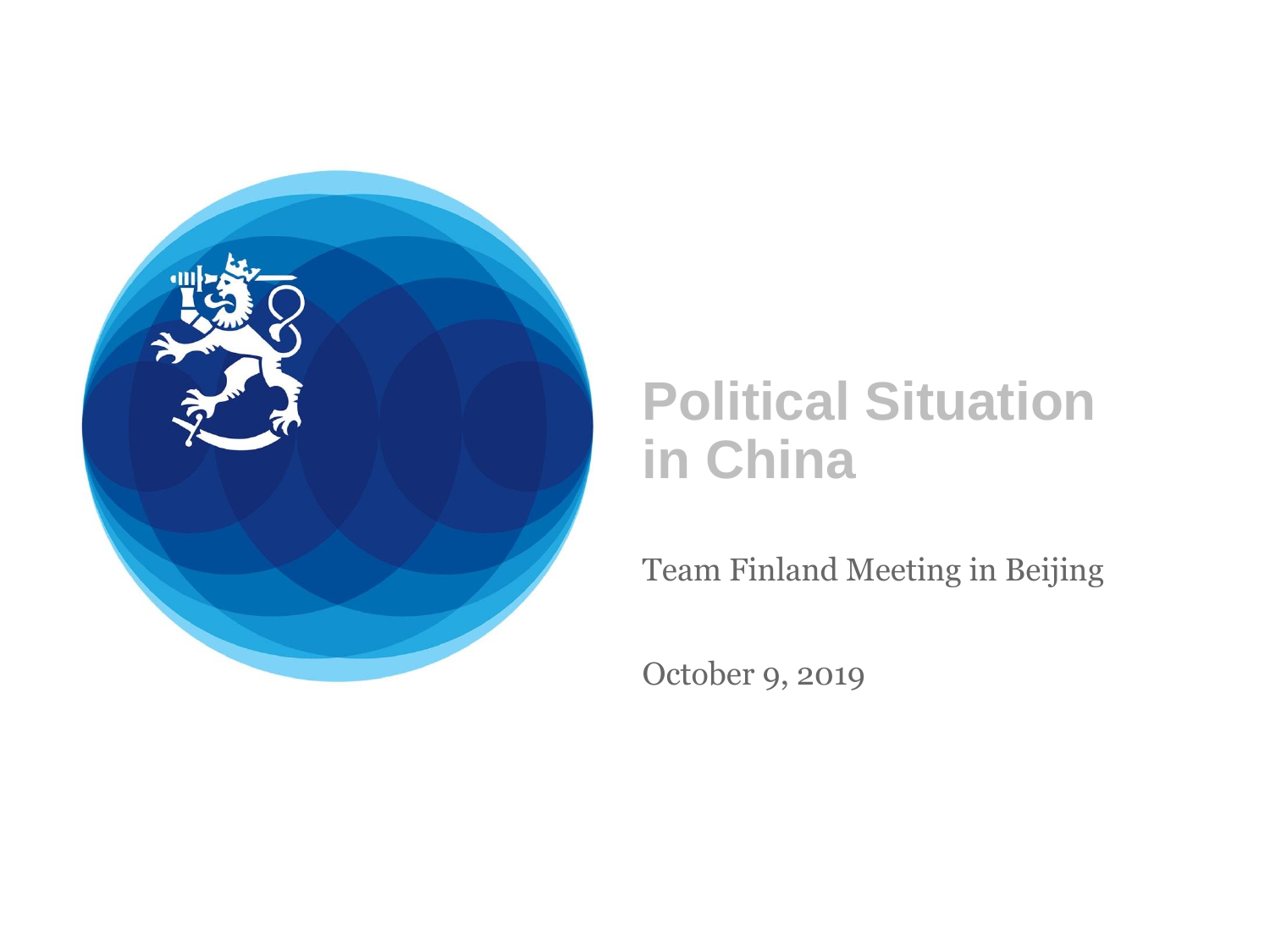## **70 years of one-party rule**

Political atmosphere in China remains tightened

Political power is centralized under the leadership of the CCP and Xi Jinping

The party is overshadowing the state. The grip of the party and official ideology reach to all aspects of society

Space for civil society is still shrinking

Government priorities: party rule, social stability, economic growth and prosperity

#### **Finland and the EU encourage China to continue opening and reforms Recent development raises concerns**





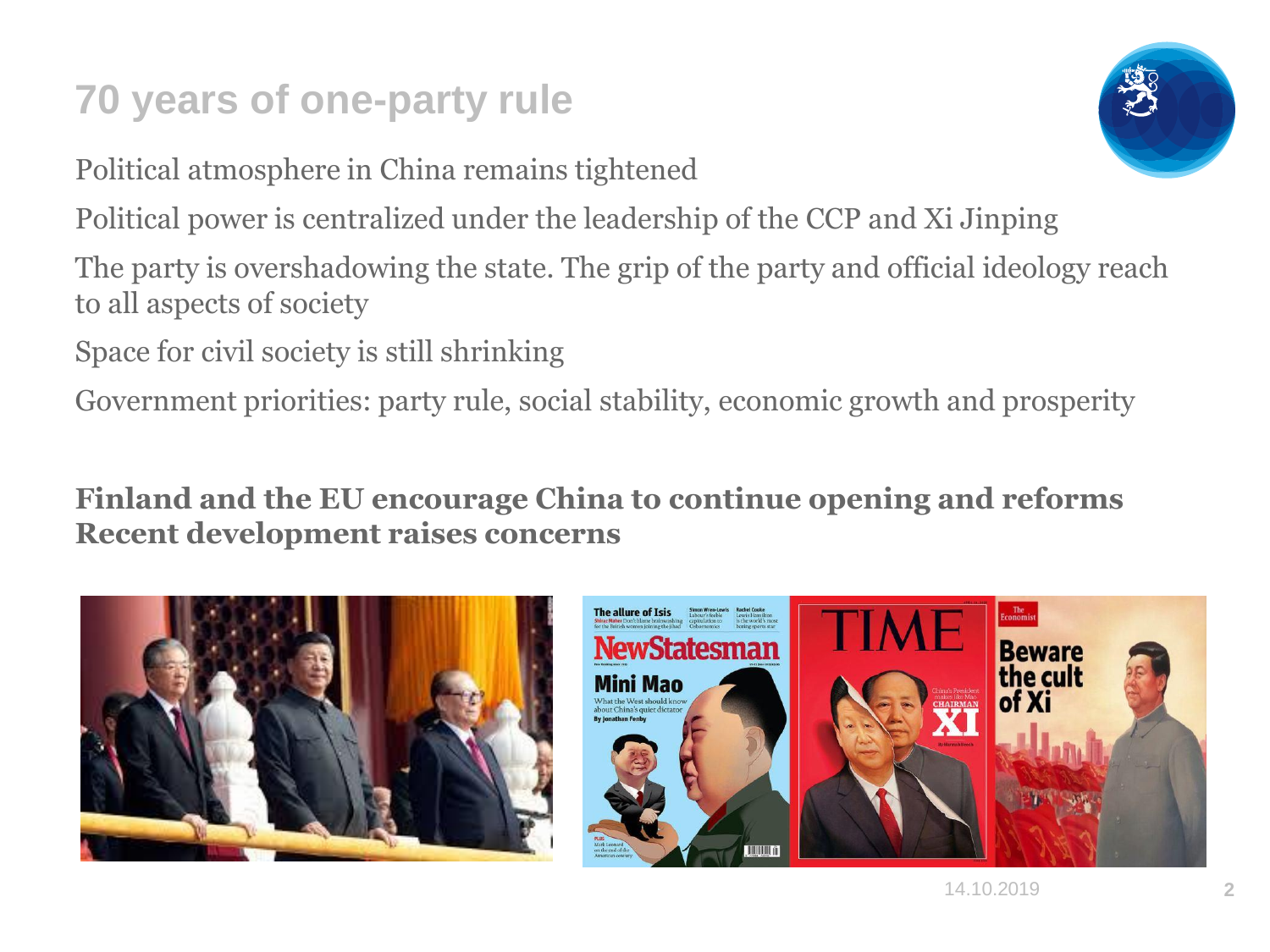## **Concerns: Instability in Hong Kong**



Protests in Hong Kong continue and the situation remains unclear China is very sensitive about "interference" in Hong Kong Upcoming elections in Taiwan in January add to political uncertainty

**Finland and the EU call for dialogue and refraining from violence. One Country Two Systems principle needs to be upheld**

**Companies may need risk management strategies**



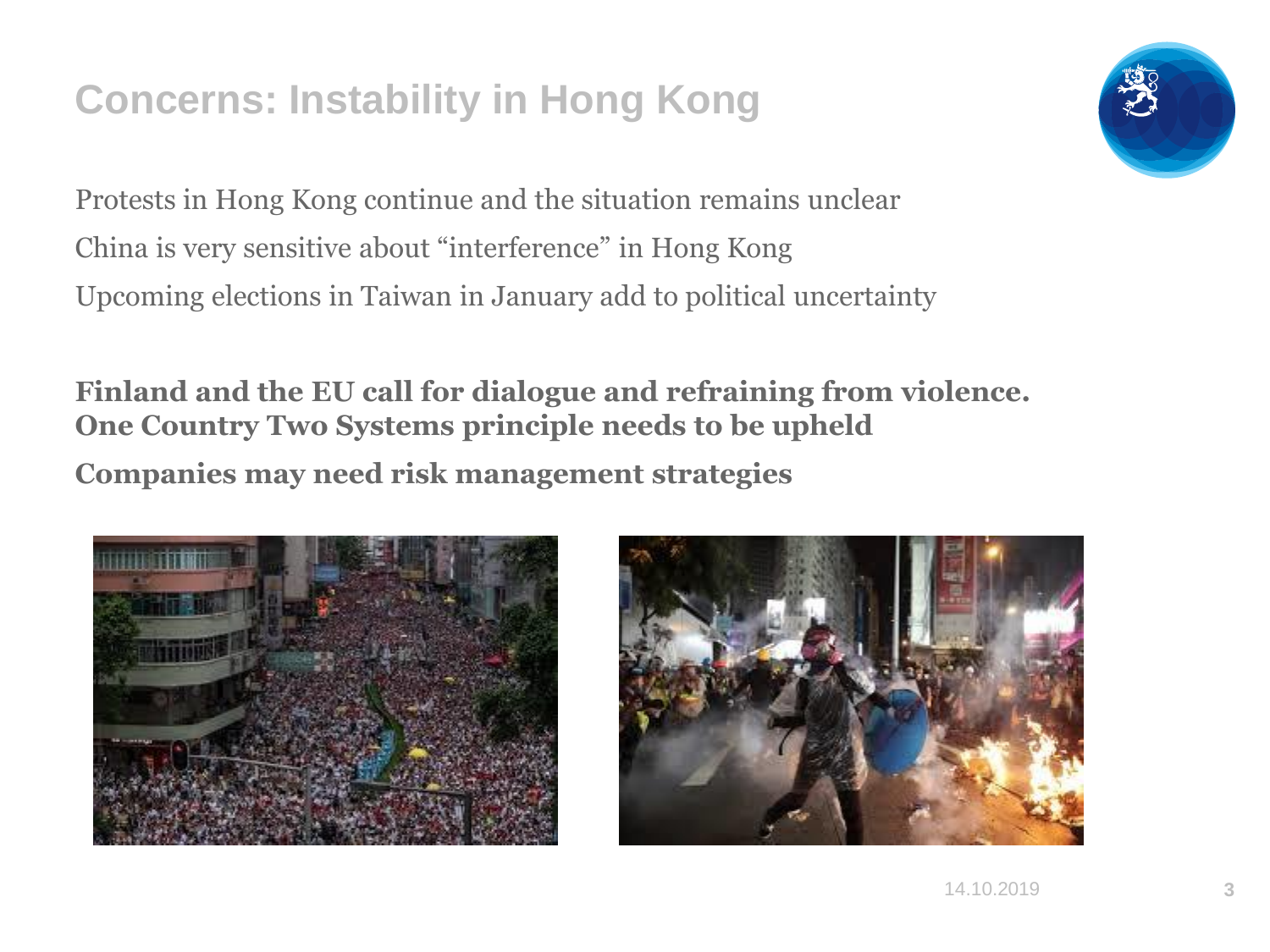## **Concerns: Uyghur oppression in Xinjiang**

Grave and systematic, large-scale human rights violations 1 Million Uyghurs in political re-education camps Allegations of forced labour Cutting-edge technologies rolled out to control population International attention increasing, adding to tensions

### **Finland, the EU and others raise serious concern Companies need to address risks to reputation**





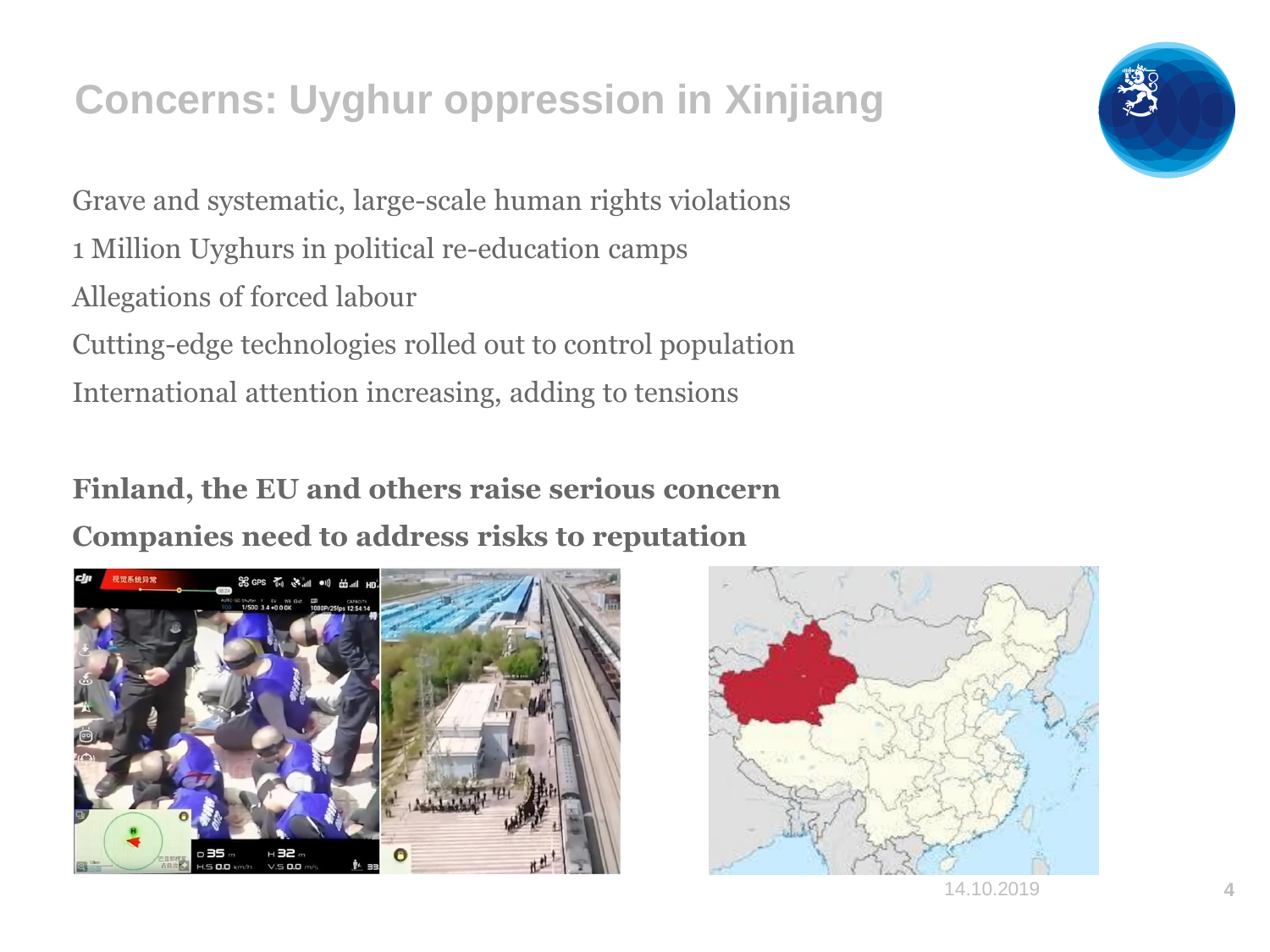## **Concerns: Sensitivity and censorship**

China is sensitive about its "core interests" and foreign influence in China

Censorship and self-censorship increases

Efforts to resist "Western culture" and prevent "Western ideology infiltration"

Urge to respect One-China principle, "interfering" in Hong Kong, and to avoid other controversial subjects

#### **Companies need risk management strategies**

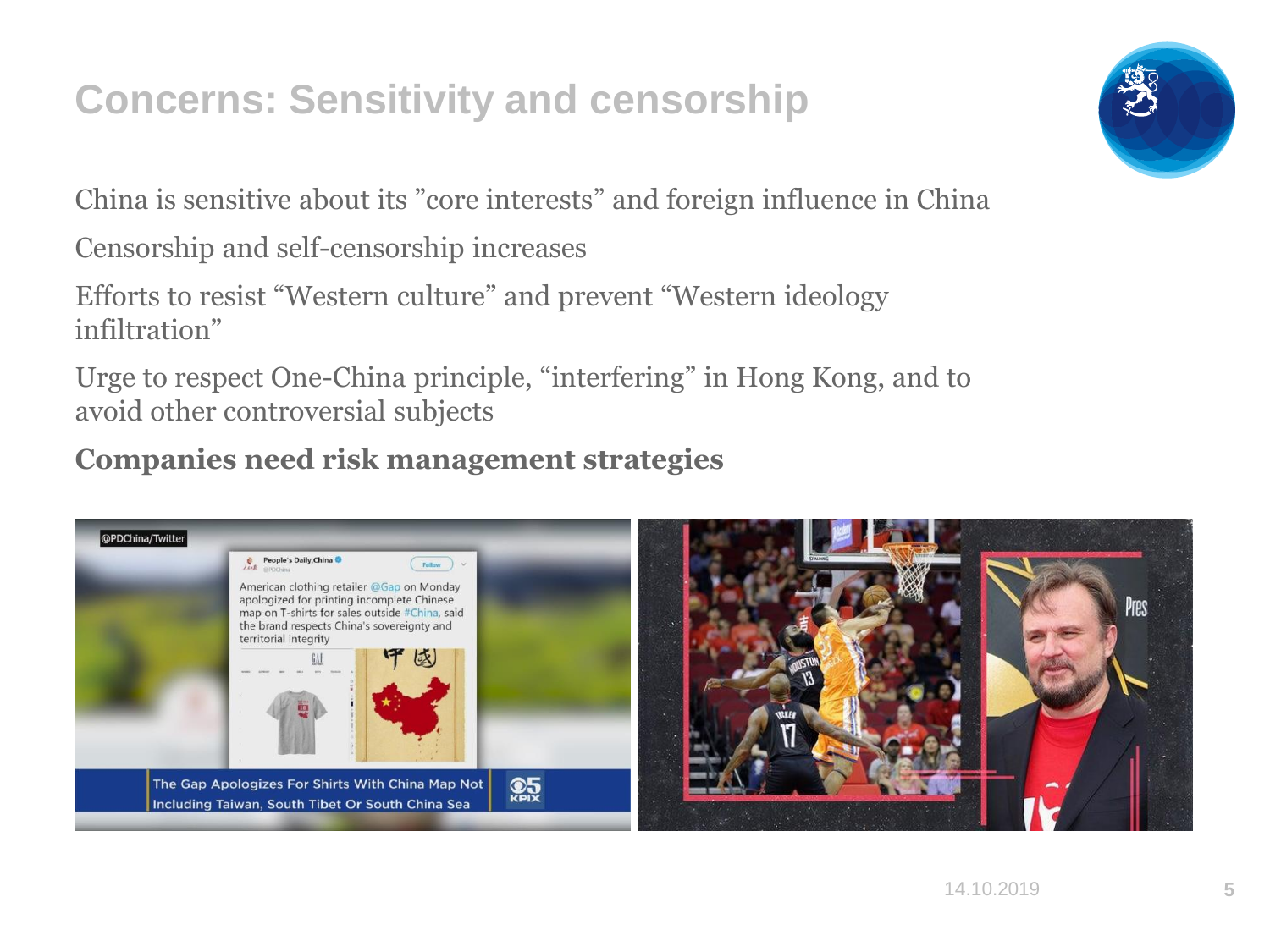## **Concerns: Surveillance**



China is building a mass surveillance society. How will the society react?

A pervasive system of algorithmic surveillance being set up with the help of high technology and law revisions

Both online and off-line: video cameras, embedded with facial recognition and AI

Cyberspace controls and surveillance, including VPN restrictions, real-name registration

#### **Companies and their employees may face privacy issues**



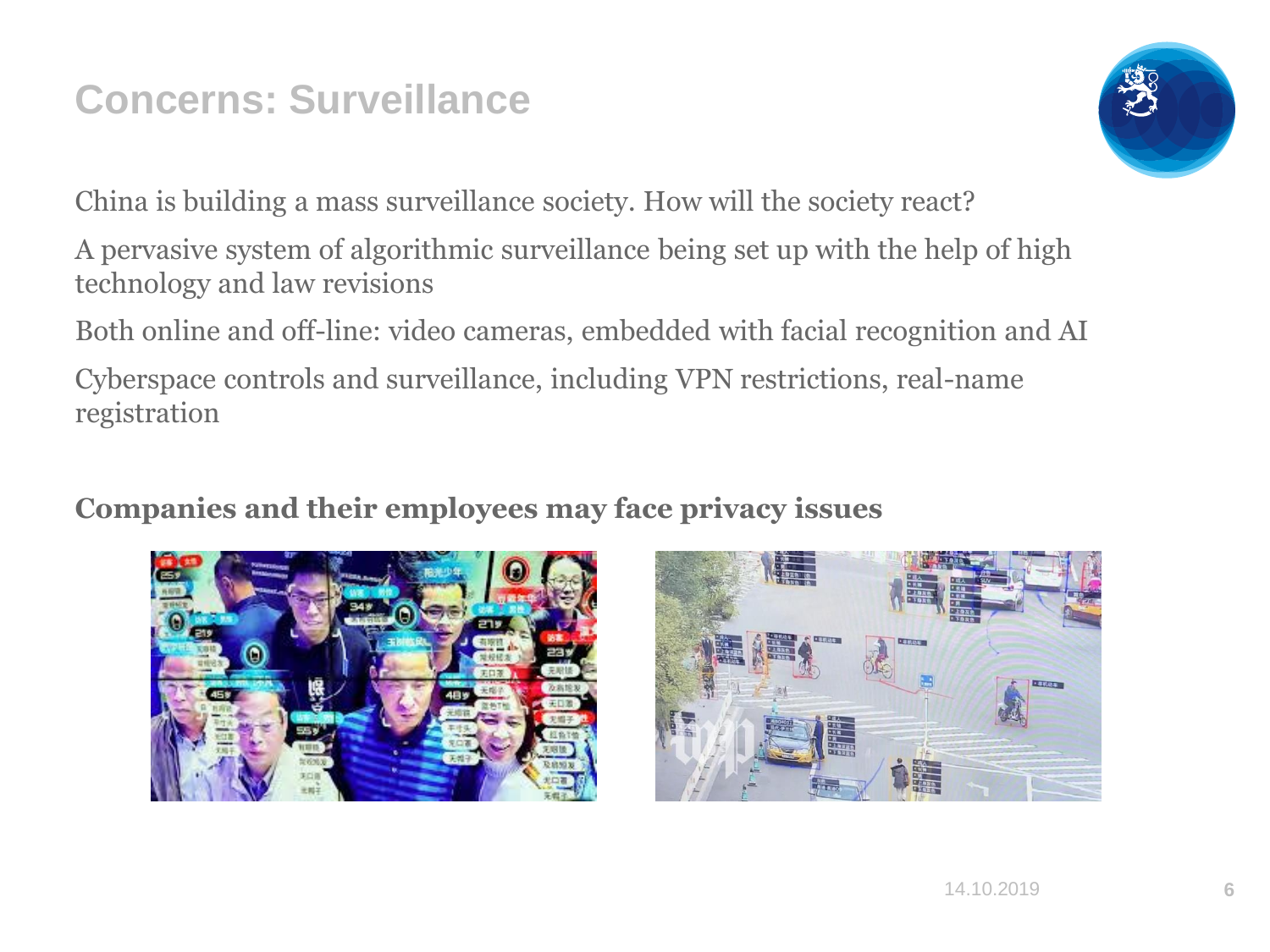## **Concerns: Social Credit System**



Nation-wide Social Credit System to be implemented in 2020; pilots ongoing

A series of big data and AI-enabled processes that effectively grant subjects a social credit score based on their social, political and economic behavior

"Citizen score" varies according to your behavior: Good score leads to privileges, bad score to loss of rights

"Second-class" citizens and businesses?

#### **Effects to companies and their business networks are unknown**

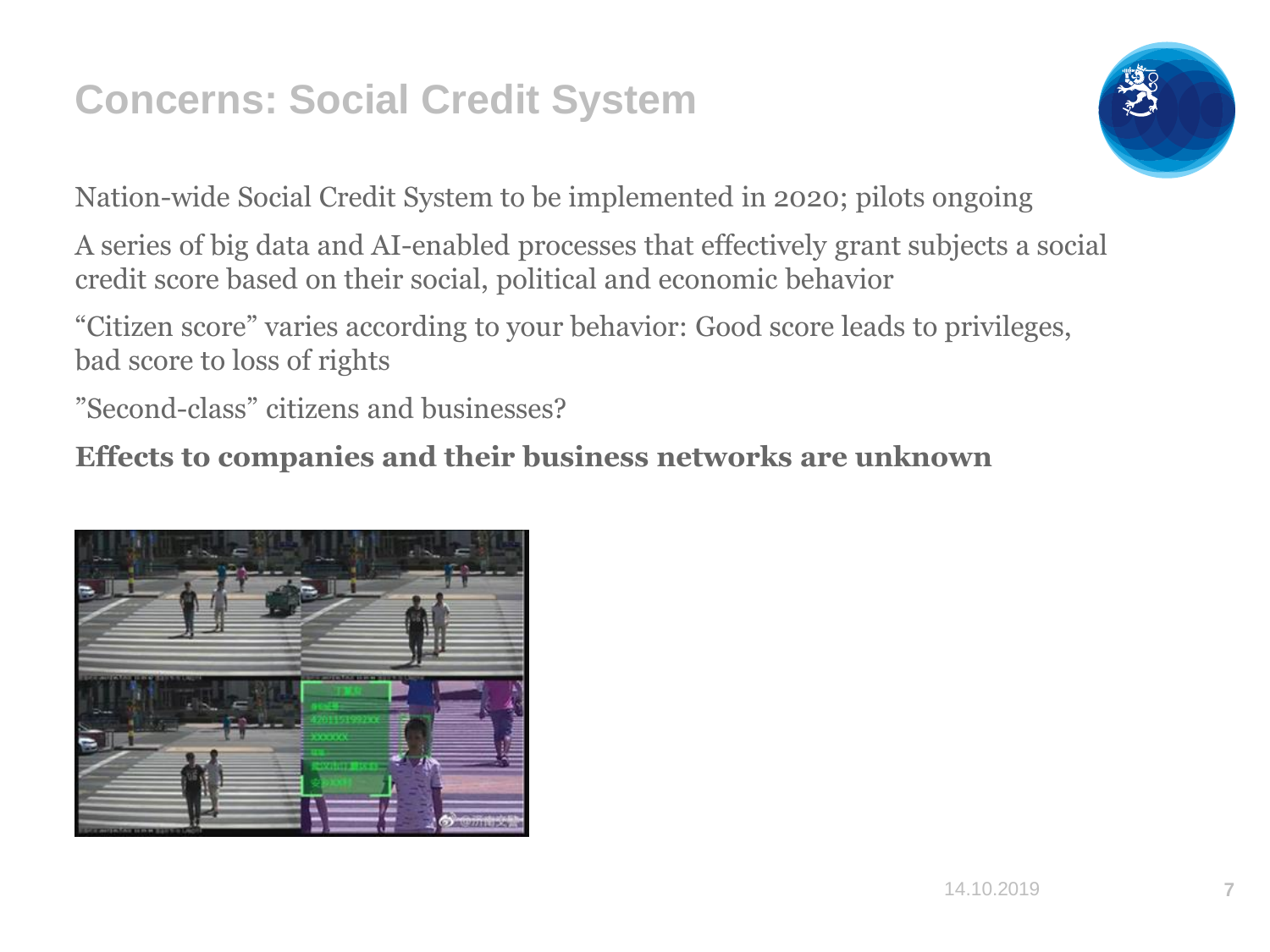# **China's Global Activity Increasing Amid Tensions**

China's worldwide influence continues to grow. The Belt and Road Initiative is the government flagship

Chinese development model and rebalancing of global order

"The great fracture?": tensions among great powers are growing – what consequences to the global economy and the international trade system?

**Finland welcomes China's active role in fight against climate change, and efforts to increase connectivity. We highlight international law and defend the rules-based multilateral system**





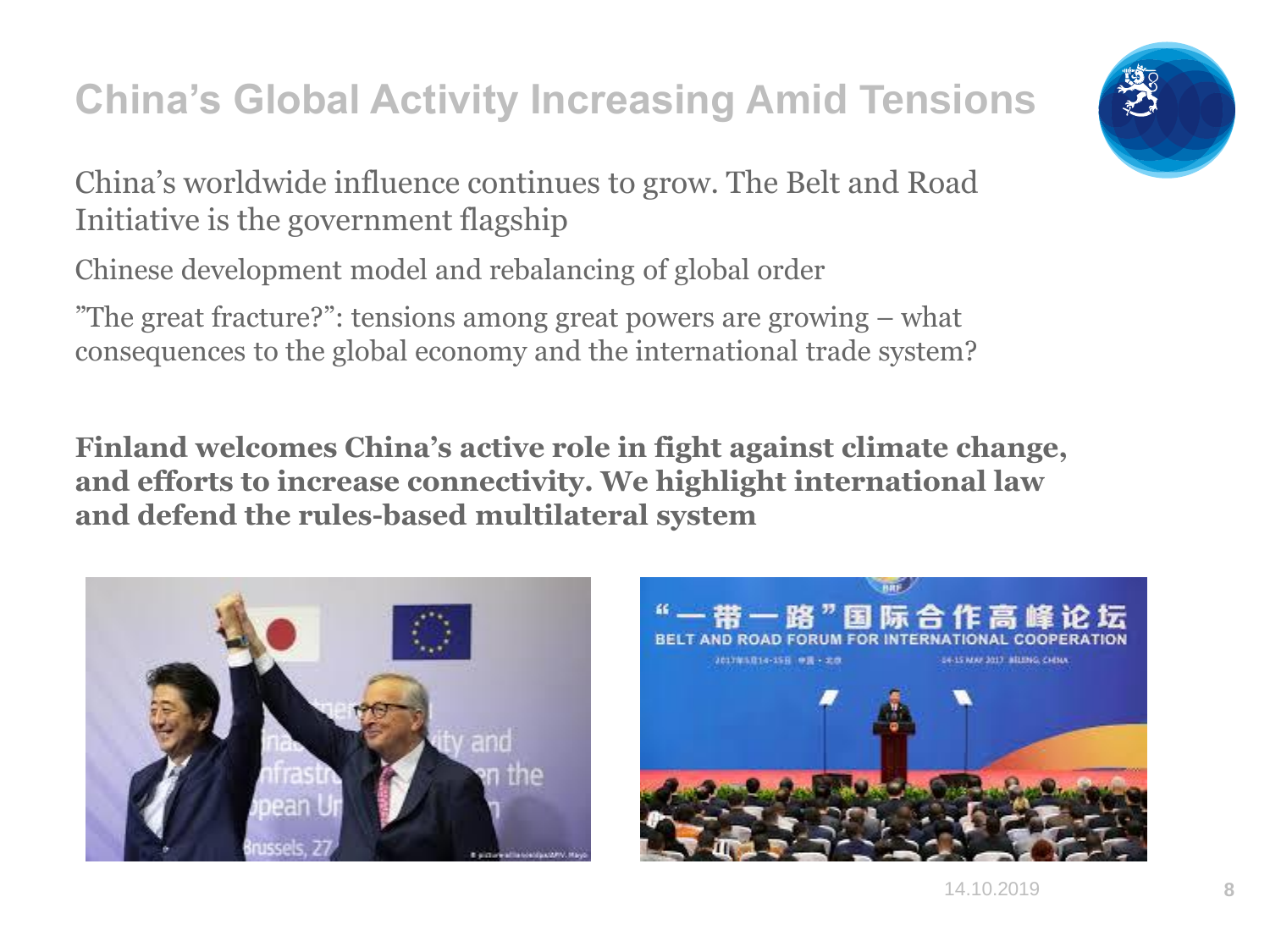## **EU and China**

In March 2019, EU Commission defined China as

- ➢ Cooperation and negotiating partner
- ➢ Economic competitor in pursuit of technological leadership
- ➢ Systemic rival promoting alternative modes of governance

2020 Strategic agenda for cooperation – updates to 2025

Hard work on Comprehensive Agreement on Investment

EU - China Summit and EU27 - China Summit

**Guess where Finland stands?!**



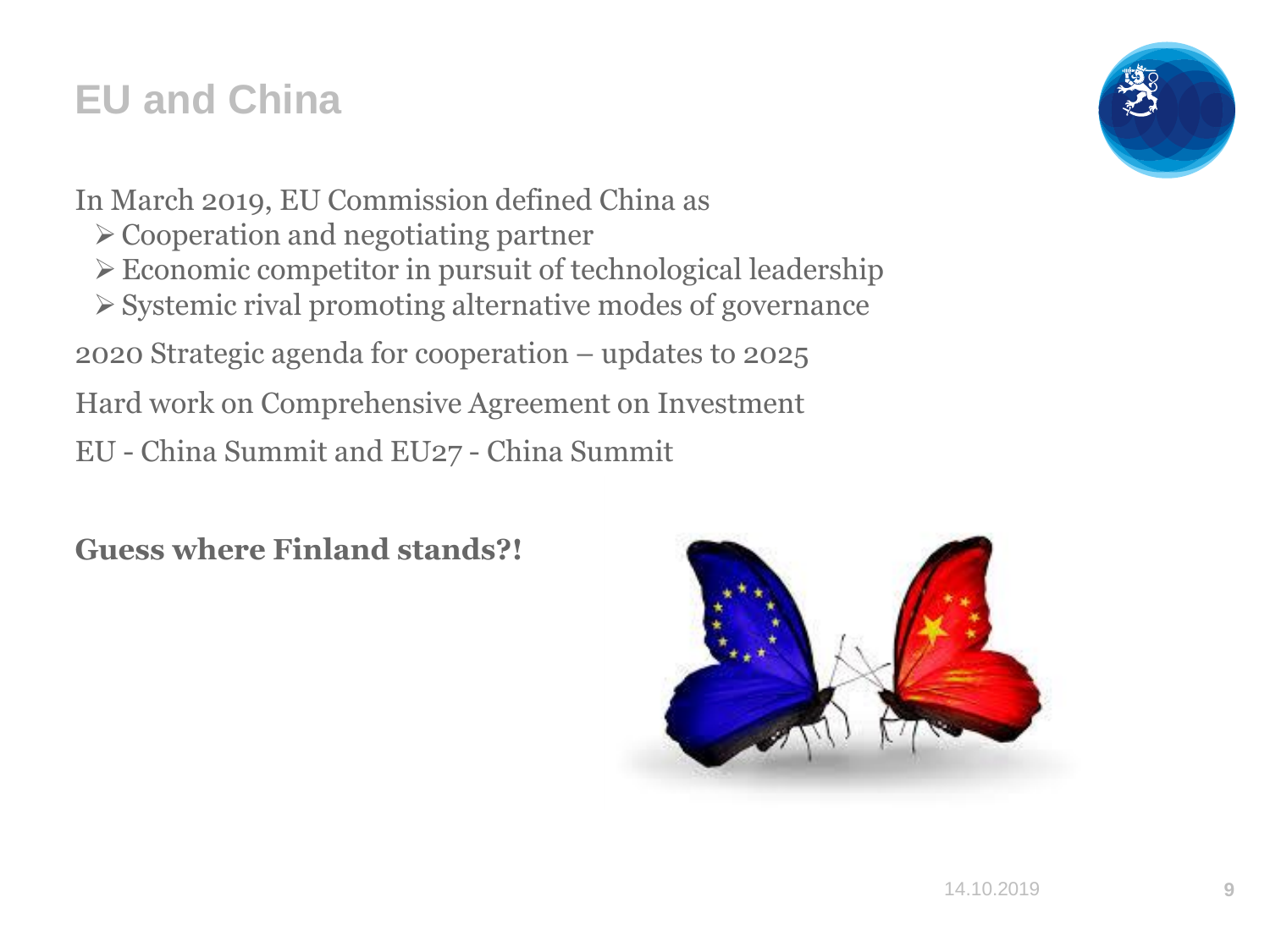## **Chinese economy: internal and external pressures**



Structure of Chinese GDP growth, realised and forecast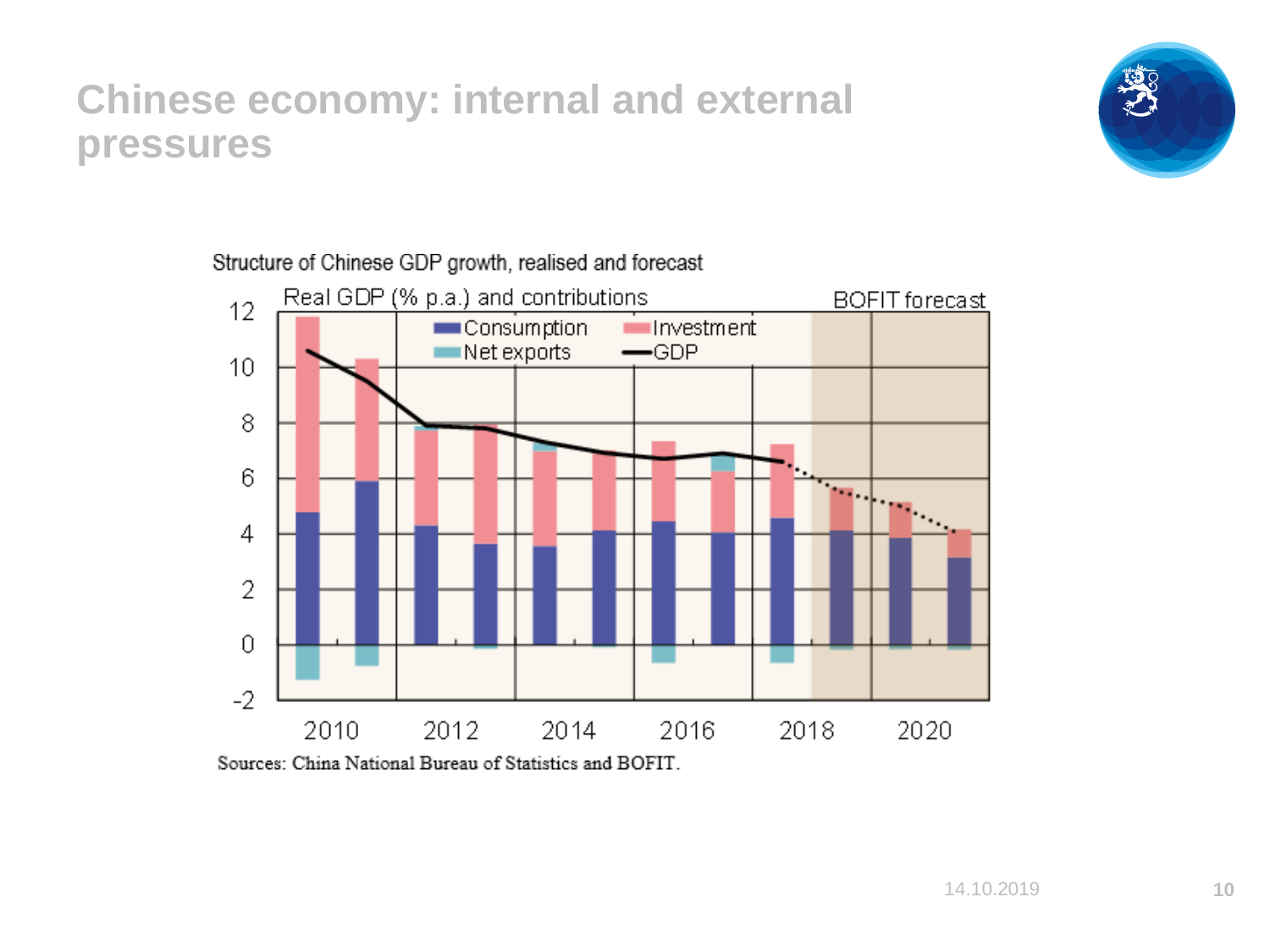# **US China trade and tech war: no end in sight**

- Limited tariff deal could be possible but will not solve the underlying issues
- Tensions will continue, fundamental difference in economic models
- Made in China 2025 disappeared from official rhetoric, but its aims remain unchanged
- **According to**

**Finnish companies in China, still mostly no direct effects, but long-term concerns**



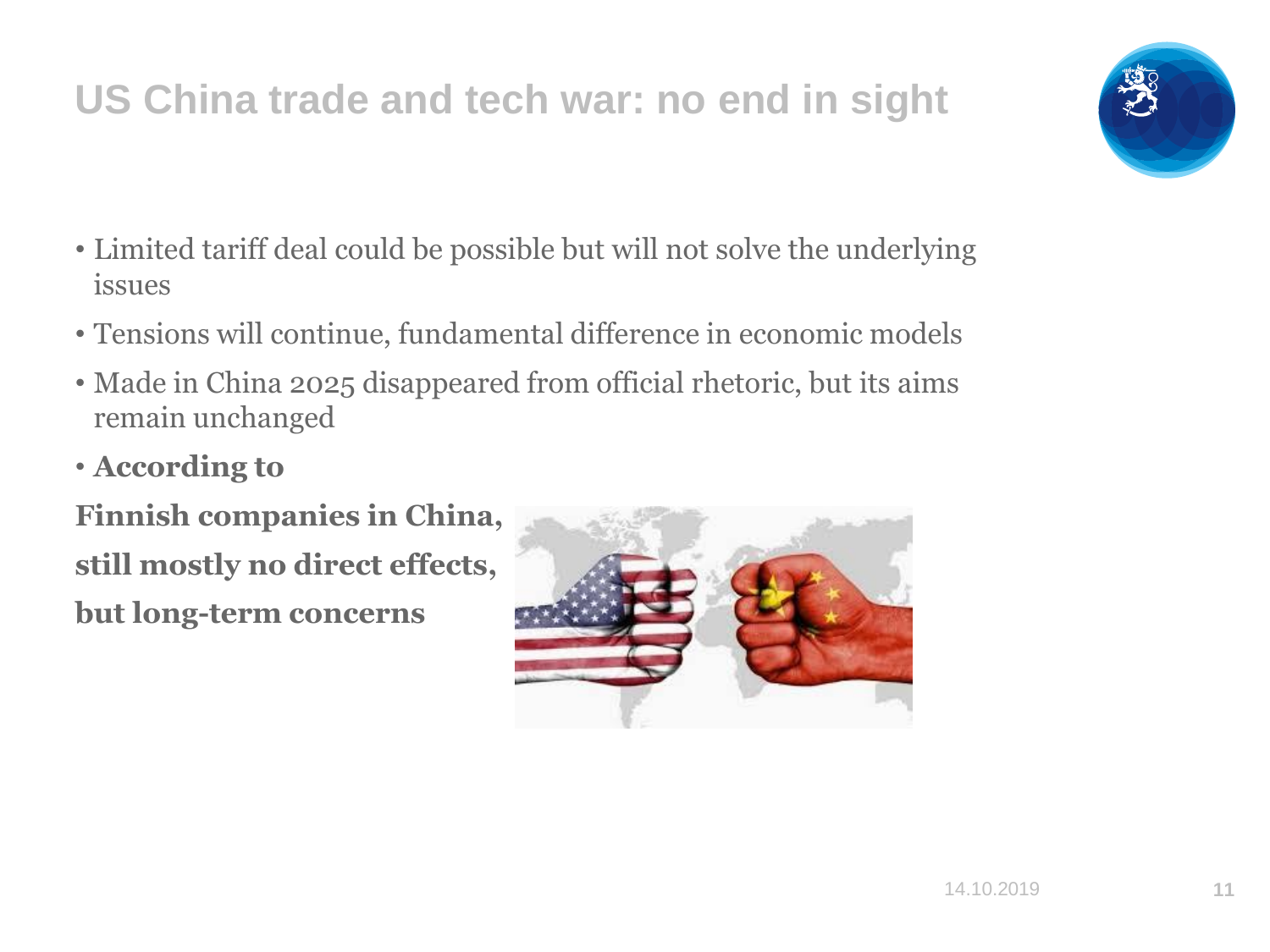## **BRI: slowing momentum?**



- Awareness of risks higher, "debt diplomacy"
- China trying to address criticism
- For Finnish companies, still possible commercial opportunities in 3rd countries
- **EU: sustainable connectivity**



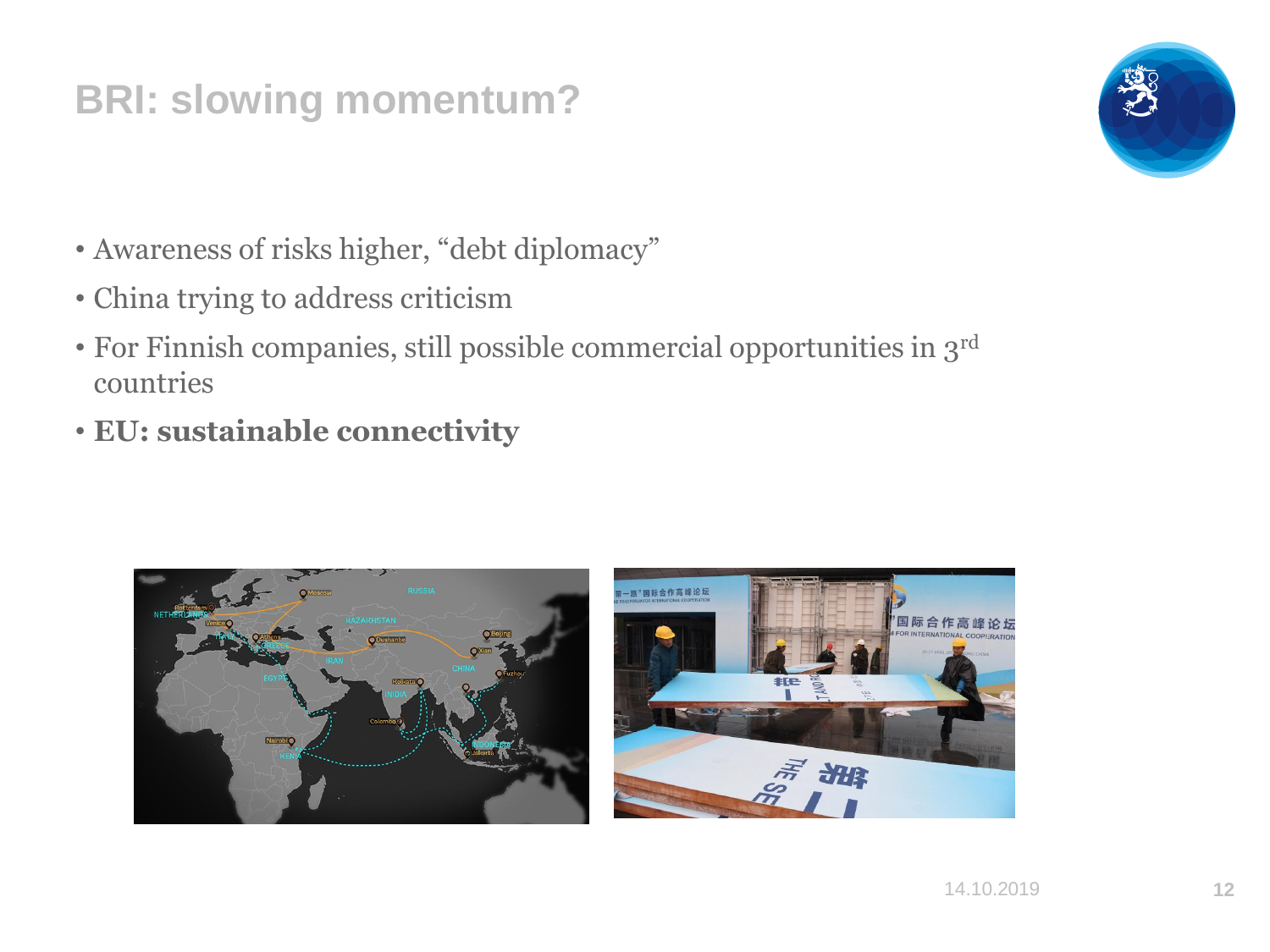## **China's FDI: decreasing trend continues**

- China's Foreign Direct Investments still decreasing in 2019
- China's capital controls remain
- Growing regulatory scrutiny in host economies, especially in the US and Europe.
- Finland has national screening mechanism and implements the

EU foreign investment screening framework

• **Still, EU has one of the world's most open investment regimes**



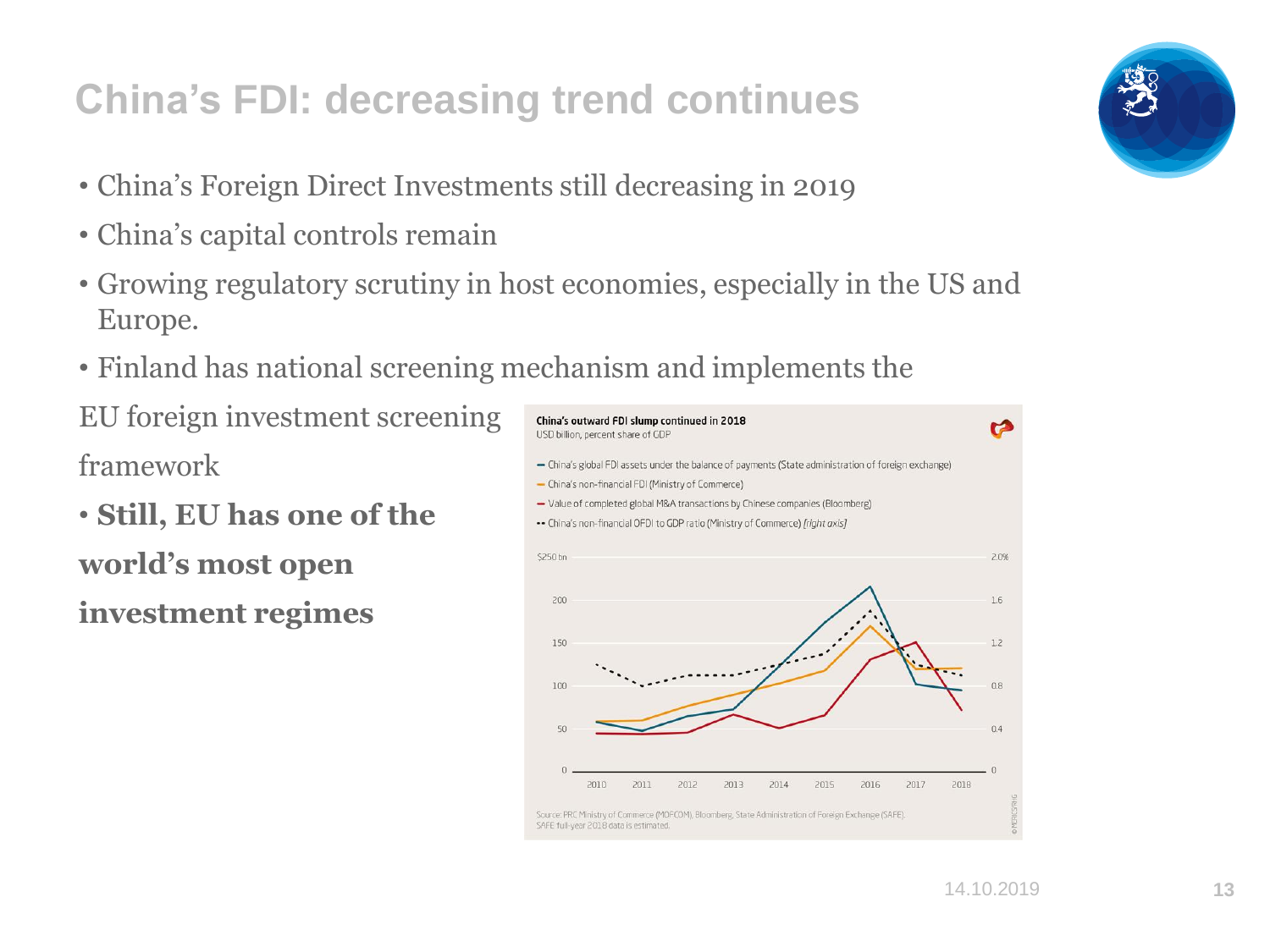## **China's opening up: rhetoric vs. reality**

- Some improvements: IPR, opening up in financial sector
- New foreign investment law in force 1.1.2020, negative list updates
- Upcoming social credit system for companies
- EU Chamber of Commerce: need to reform SOEs, "competitive neutrality" for China's own sake
- Other issues to look at: cybersecurity law, party cells in private companies, export control regime